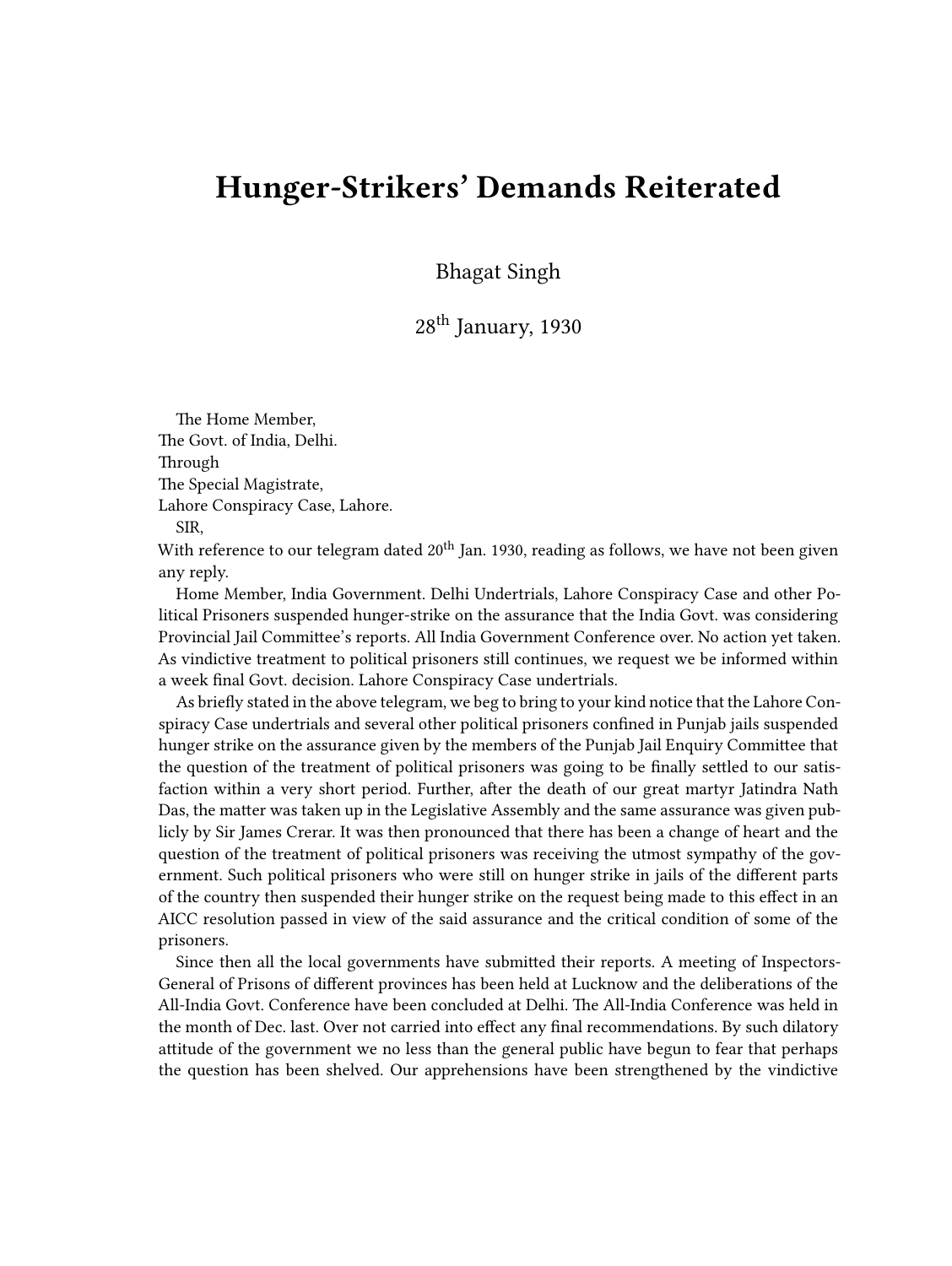treatment meted out to hunger strikers and other political prisoners during the last four months. It is very difficult for us to know the details of the hardships to which the political prisoners are being subjected. Still the little information that has trickled out of the four walls of the jails in sufficient to furnish us with glaring instances. We give below a few such instances which we cannot but feel, are not in conformity with the govt. assurance.

- 1. Sj. B.K. Banerji, undergoing 5 years imprisonment in connection with Dakshineshwar Bomb Case in Lahore Central Jail, joined the hunger strike last year. Now as a punishment for the same, for each day of his period of hunger strike, two days of the remission so far earned by him have been forfeited. Under usual circumstances his release was due in Dec. last, but it will be delayed by full four months. In the same Jail similar punishment has been awarded to Baba Sohan Singh, an old man of about seventy, now undergoing his sentence of life transportation in connection with the (first) Lahore Conspiracy Case. Besides, among others, Sardar Gopal Singh confined in Mianwali Jail, Master Mota Singh confined in Rawalpindi Jail have also been awarded vindictive punishments for joining the general hunger strike. In most of these cases the periods of imprisonment have been enhanced while some of them have been removed from the Special class.
- 2. For the same offence, i.e. joining the general hunger strike, Messrs. Sachindra Nath Sanyal, Ram Kishan Khattri and Suresh Chandra Bhattacharya, confied in Agra Central Jail, Raj Kumar Sinha, Sachindra Nath Bukshi, Manmath Nath Gupta and several other Kakori case prisoners have been severely punished. It is reliably learnt that Mr. Sanyal was given barfetters and solitary cell-confinement and as a consequence there has been a break-down in his health. His weight has gone down by eighteen pounds. Mr. Bhattacharya is reported to be suffering from tuberculosis. The three Bareilly Jail prisoners also have been punished. It is learnt that all their privileges have been withdrawn. Even their usual rights of interviewing with relations and communication with them were forfeited. They have all been considerably reduced in their weights. Two press statements have been issued in this connection in Sep. 1929 and Jan. 1930 by Pandit Jawaharlal Nehru.
- 3. After the passing of the AICC resolution regarding hunger strike, the copies of the same, which were sent to different political prisoners, were withheld by the jail authorities. Further, the govt. refused a Congress deputation to meet the prisoners in this respect.
- 4. The Lahore Conspiracy Case undertrials were assaulted brutally on 23<sup>rd</sup> and 24<sup>th</sup> Oct., 1929, by orders of high police officials. Full details have appeared in the press. The copy of the statement of the one of us recorded by the Special Magistrate, Pt. Shri Krishan, has been duly forwarded to you in a communication dated 16<sup>th</sup> Dec., 1929 Neither the Punjab Government nor the Govt. of India felt it necessary to reply or even acknowledge receipt of our communication praying for an enquiry. While, on the other hand, local government has felt the imperative necessity of prosecuting us in connection with the very same incident for offering "voilent" resistance".
- 5. In the last week of Dec. 1929, Sj. Kiran Chandra Das and eight others confined in the Lahore Borstal Jail, when being taken to and produced in the Magistrate's Court, were found handcuffed and chained together in flagrant breach of the unanimous recommendations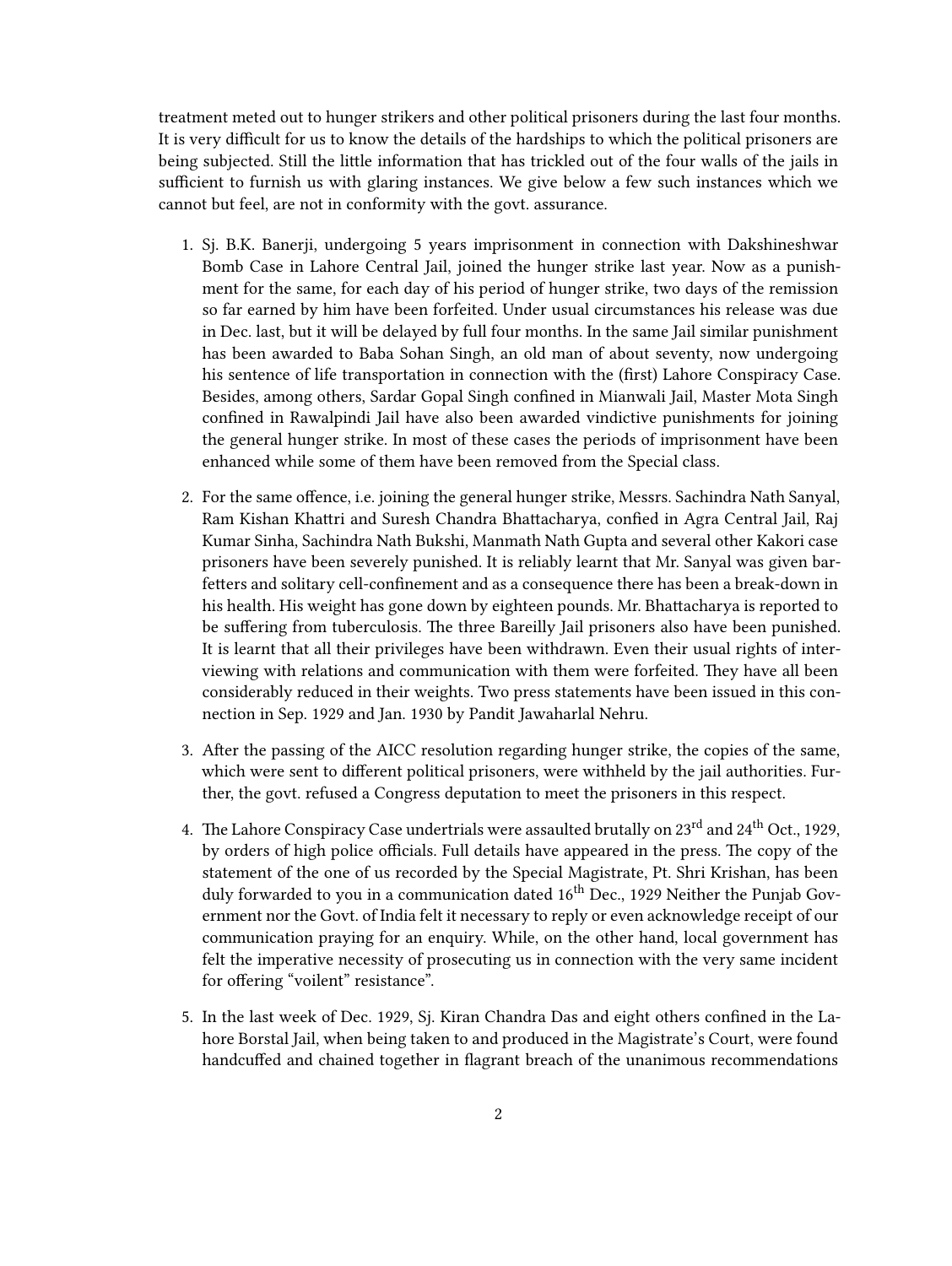of the Punjab Jail Enquiry Committee and also of Inspector-General of Prisons, Punjab. It is further noteworthy that these prisoners were undertrials, changed for a bailable offence. A long statement issued by Dr. Mohd. Aslam, Lala Duni Chand of Lahore and Lala Duni Chand of Ambala in this connection was published in Tribune.

When we learnt these and other sufferings of the political prisoners we refrained from resuming our hunger strike, though we were much grieved as we thought that the matter was going to be finally settled at an early date, but in the light of the above instances, are we now to believe that the untold sufferings of the hunger strikers and the supreme sacrifice made by Jatin Das have all been in vain? Are we to understand that the govt. gave its assurance only to check the growing tide of public agitation and to avert a crisis? You will agree with us if we say that we have waited patiently for a sufficiently reasonable period of time. But we cannot wait indefinitely. The government, buy its dilatory attitude and the continuation of vindictive treatment to political prisoners, has left us no other option but to resume the struggle. We realise that to go on hunger strike and to carry it on is no easy task. But let us at the same time point out that India can produce many more Jatins and Wagias, Ran Rakshas and Bhan Singhs. (The last two named laid down their lives in the Andamans in 1917 — the first breathed his last after 63 days of hunger strike while the other died the death of a great hero after silently undergoing in human tortures for full six months.)

Enough has been said by us and the members of the public (inquiry committee) in justification of the better treatment of political prisoners and it is unnecessary here to repeat the same. We would however like to say a few words as regards the inclusion of motive as the basis and the most important factor in the matter of classification. Great fuss has been created on the question of criteria of classification. We find that motive has altogether been excluded so far from the criteria suggested by different provincial governments This is really strange attitude. It is through motive alone that the real value of any action can be decided. Are we to understand that the Government is unable to distinguish between a robber who robs and kills his victim and a Kharag Bahadur who kills a villain and saves the honour of a young lady and redeems society of a most licentious parasite? Are both to be treated as two men belonging to the same category? Is there no difference between two men who commit the same offence, one guided buy selfish motive and the other by a selfless one? Similarly, is there no difference between a common murderer and a political worker, even if the latter resorts to violence? Does not his selflessness elevate his place from amongst those of ordinary criminals? In these circumstances we think that motive should be held as the most important factor in the criteria for classification.

Last year, in the beginning of our hunger strike, when public leaders including Dr. Gopi Chand and Lala Duni Chand of Ambala — the last named being one of the signatories to the Punjab Jail Enquiry Committee Report — approached us to discuss the same thing and when they told us that the government considered to treat the political prisoners convicted of offences of violent nature as Special class prisoners, then by way of compromise we agreed to the proposal to the extent of excluding those actually charged with murder. But, Later on, the discussion took a different turn and the communique containing the terms of reference for the Punjab Jail Enquiry Committee was so worded that the question of motive seemed to be altogether excluded, and the classification was based on two thing:

1. Nature of Offence; and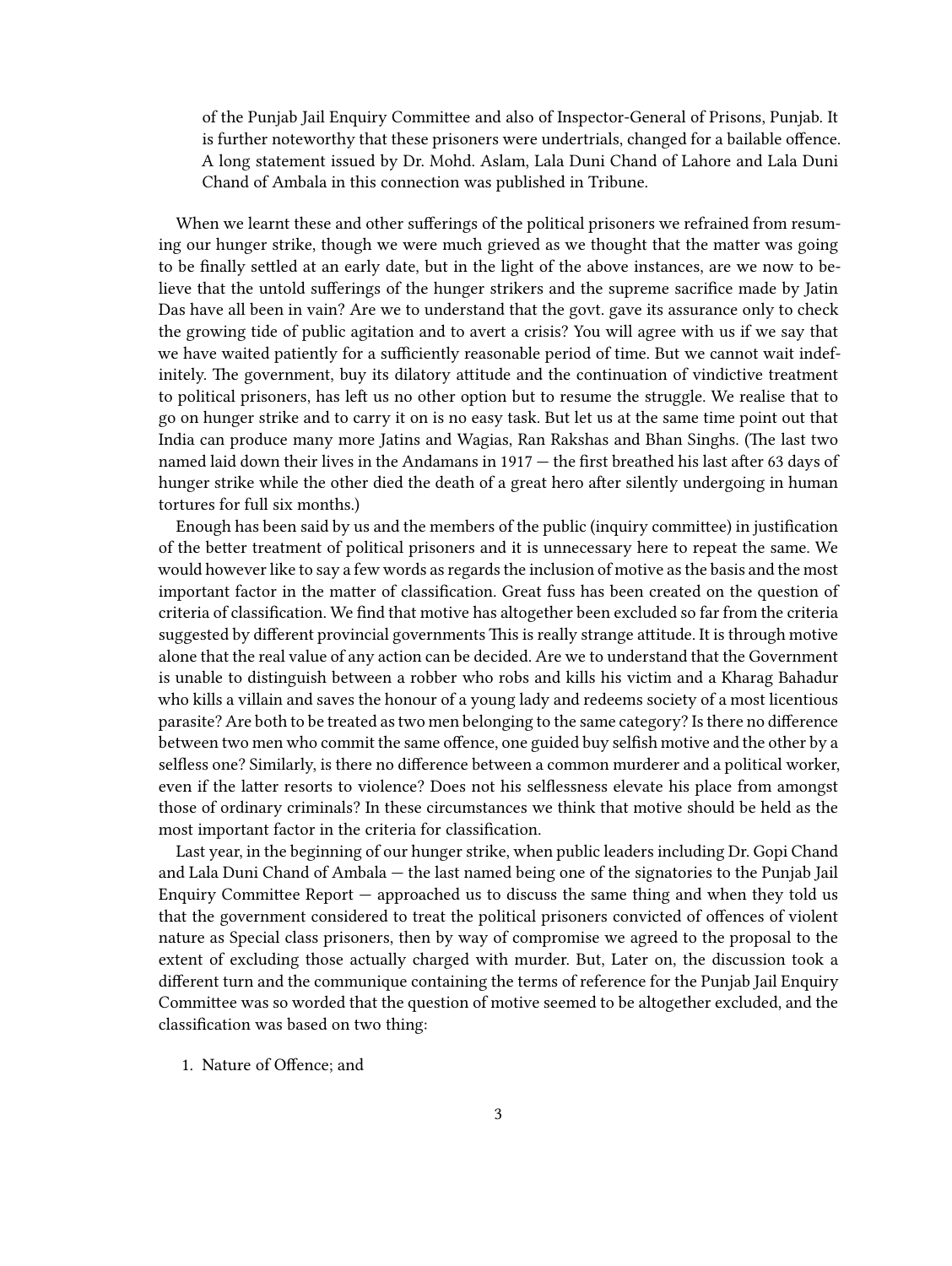## 2. Social Status of "Offender".

These criteria, instead of solving the problem, made it all the more complicated.

We could understand two classes amongst the political prisoners, those charged for nonviolent offences and those charged for violent offences. But then creeps in the question of social status in the report of the Punjab Jail Enquiry Committee. As Chaudhary Afzal Haq has pointed out, and rightly too, in his note of dissent to this report, what will be the fate of those political workers who have been reduced to pauper's conditions due to their honorary services in the cause of freedom? Are they to be left at the mercy of a magistrate who will away try to prove the bonafide of his loyalty by classifying everyone as an ordinary convict? Or, is it expected that a non-cooperator will stretch his hand before the people against whom he is fighting as an opponent, begging for better treatment in jail? Is this the way of removing the causes of dissatisfaction, or rather intensifying them? It might be argued that people living in property outside the jails, should not expect luxuries inside the prison when they are detained for the purpose of punishment. But, are the reforms that are demanded, of a nature of luxury? Are they not the bare necessities of life, according to the most moderate standard of living? Inspite of all the facilities that can possibly be demanded, jail will ever remain a jail. The prison in itself does not contain and can never contain any magnetic power to attract the people from outside. Nobody will commit offences simply to come to jail. Moreover, may we venture to say that it is a very poor argument on the part of any government to say that its citizens have been driven to such extreme destitution that their standard of living has fallen even lower than that of jails? Does not such an argument cut at the very root of that government's right of existence? Anyhow, we are not concerned with that at present. What we want to say is that the best way to remove the prevailing dissatisfaction would be to classify the political prisoners as such into a separate class which may further be subdivided, if need be, into two classes — one for those convicted of nonviolent offences and the other for persons whose offences include violence. In that case motive will become one of the deciding factors. To say that motive cannot be ascertained in political cases is hypocritical assertion. What is it that today informs the jail authorities to deprive the 'politicals' even of the ordinary privileges? What it is that deprives them of the special grades or 'nambardaries', etc.? What does make the authorities to keep them aloof and separated from all other convicts? The same thing can help in the classification also.

As for the special demands, we have already stated them in full in our memorandum to the Punjab Jail Enquiry Committee. We would however particularly emphasise that no political prisoner, whatever his offence may be, should be given any hard and undignified labour for which he may not feel aptitude. All of them, confined in one jail, should be kept together in the same ward. At least one standard daily newspaper in vernacular or English should be given to them. Full and proper facilities for study should be granted. Lastly, they should be allowed to supplement their expenses for diet and clothing from their private sources.

We still hope that the government will carry into effect without further delay its promise made to us and to the public, so that there may not be another occasion for resuming the hunger strike. Unless and until we find a definite move on the part of the government to redeem its promise in the course of the next seven days, we shall be forced to resume the hunger strike.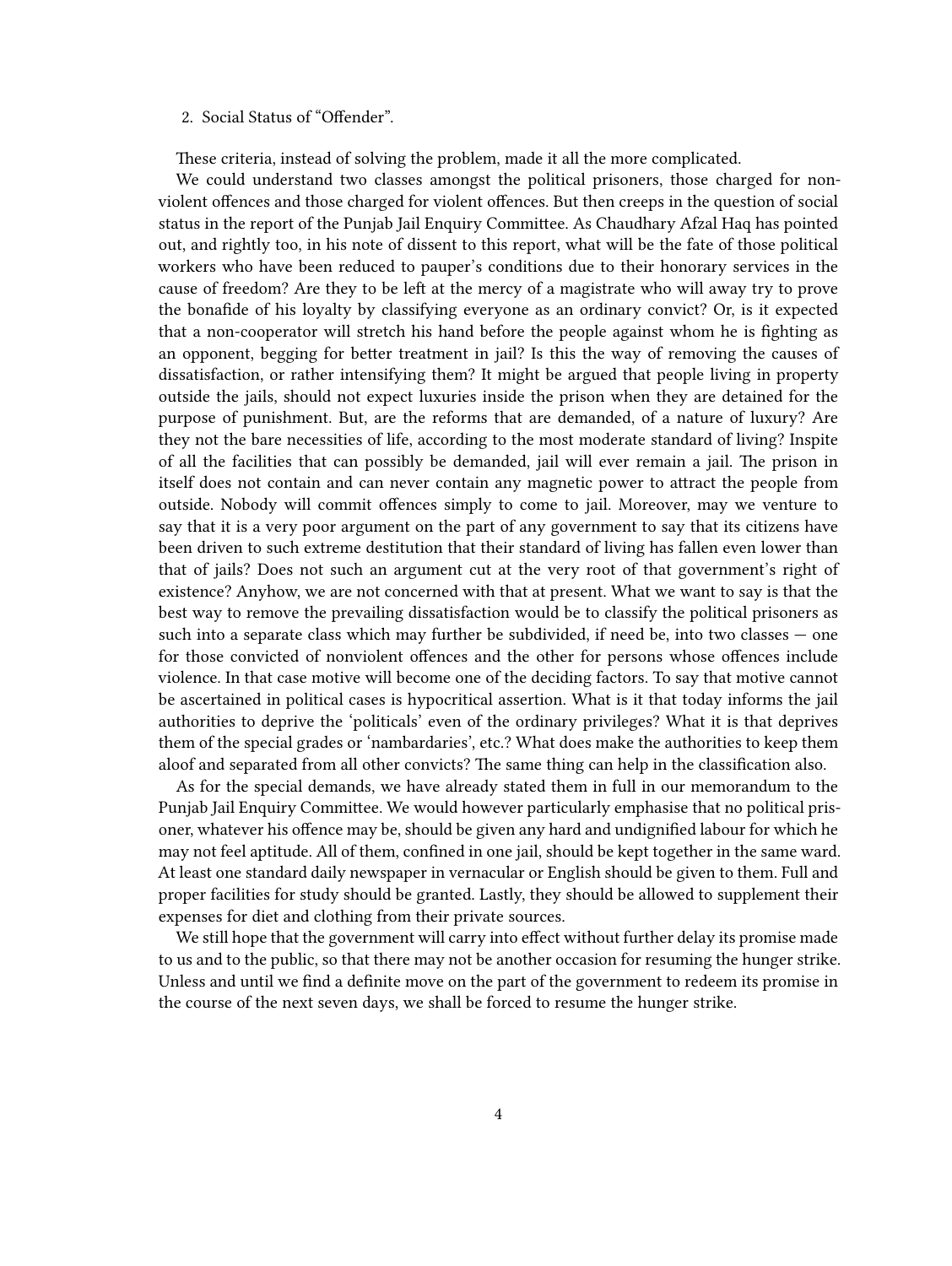Yours, etc. Bhagat Singh, Dutt & others dated:  $28^{\rm th}$ Jan., 1930<br> Under<br/>trials, Lahore Conspiracy Case